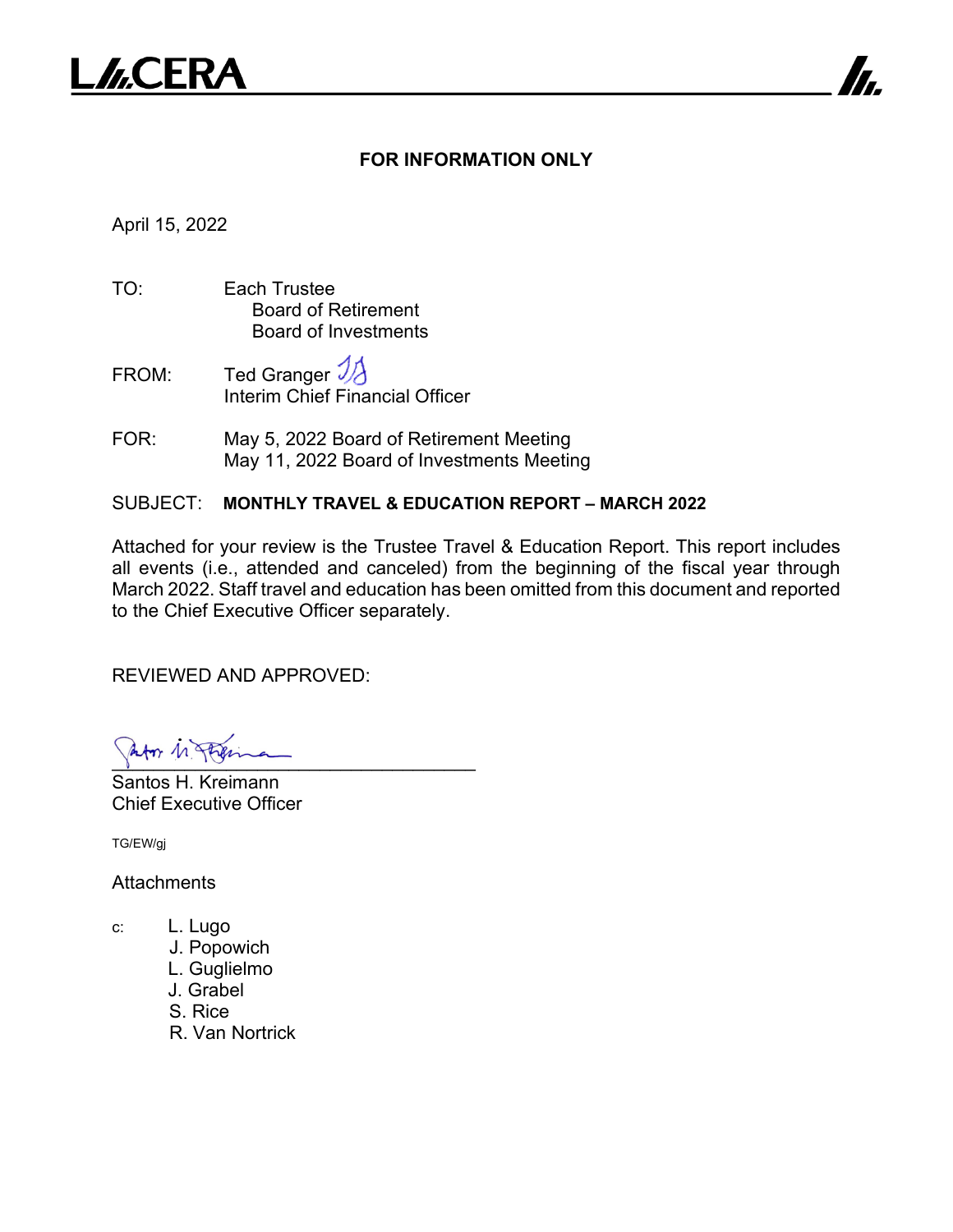

|                    |                          | Attendee Purpose of Travel - Location                                                               | <b>Event Dates</b>      | <b>Travel Status</b> |
|--------------------|--------------------------|-----------------------------------------------------------------------------------------------------|-------------------------|----------------------|
|                    |                          | <b>Alan Bernstein</b>                                                                               |                         |                      |
| A                  | $\mathbf{1}$             | Edu - NCPERS 2021 Public Pension Funding Forum - New York NY                                        | 08/22/2021 - 08/24/2021 | Attended             |
|                    | 2                        | Edu - 2021 SuperReturn North America - Boston MA                                                    | 10/04/2021 - 10/05/2021 | Attended             |
|                    | 3                        | Edu - Latin America US Real Estate Meeting - South Beach FL                                         | 11/29/2021 - 11/30/2021 | Attended             |
| B                  |                          | Edu - 2021 Milken Institute Global Conference - Los Angeles CA                                      | 10/17/2021 - 10/20/2021 | Attended             |
|                    |                          | Edu - SACRS Fall Conference - Los Angeles CA                                                        | 11/09/2021 - 11/12/2021 | Attended             |
| Χ                  |                          | Edu - SuperReturn International Berlin - Berlin, Germany                                            | 11/09/2021 - 11/12/2021 | Canceled             |
| <b>Vivian Gray</b> |                          |                                                                                                     |                         |                      |
| Α                  | $\mathbf{1}$             | Edu - NCPERS 2021 Public Pension Funding Forum - New York NY                                        | 08/22/2021 - 08/24/2021 | Attended             |
| B                  | $\overline{\phantom{a}}$ | Edu - SACRS Fall Conference - Los Angeles CA                                                        | 11/09/2021 - 11/12/2021 | Attended             |
|                    |                          | Admin - SACRS Board of Directors Meeting - Rancho Mirage CA                                         | 12/14/2021 - 12/14/2021 | Attended             |
|                    |                          | Admin - SACRS Board of Directors and Program Committee Meeting -<br><b>Berkeley CA</b>              | 01/24/2022 - 01/25/2022 | Attended             |
|                    |                          | Edu - 2022 CALAPRS - General Assembly - San Diego CA                                                | 03/05/2022 - 03/08/2022 | Attended             |
|                    |                          | Edu - NASP-Southern California "Day of Education in Private Equity<br>Conference - Los Angeles CA   | 03/23/2022 - 03/24/2022 | Attended             |
| $\vee$             | $\overline{\phantom{a}}$ | Edu - Congressional Black Caucus Foundation - VIRTUAL                                               | 09/12/2021 - 09/17/2021 | Attended             |
|                    |                          | Edu - Private Credit Outlook: Key Trends and the Road Ahead - VIRTUAL                               | 09/16/2021 - 09/16/2021 | Attended             |
|                    |                          | Edu - NASP 32nd Annual Financial Services Virtual Conference - VIRTUAL                              | 09/22/2021 - 09/24/2021 | Attended             |
|                    |                          | Edu - New America Alliance: U.S. Economic Recovery - VIRTUAL                                        | 11/10/2021 - 11/10/2021 | Attended             |
|                    |                          | Edu - CFA Society of Los Angeles - Diversity, Equity, and Inclusion Virtual<br>Conference - VIRTUAL | 02/10/2022 - 02/10/2022 | Attended             |
|                    |                          | Edu - NASP Women's Forum - VIRTUAL                                                                  | 03/30/2022 - 03/31/2022 | Attended             |
|                    |                          | <b>David Green</b>                                                                                  |                         |                      |
| B                  |                          | Edu - SACRS Fall Conference - Los Angeles CA                                                        | 11/09/2021 - 11/12/2021 | Attended             |
|                    |                          | Edu - 2022 PPI Winter Roundtable - Westlake Village CA                                              | 02/23/2022 - 02/25/2022 | Attended             |
|                    |                          | Edu - 2022 CALAPRS - General Assembly - San Diego CA                                                | 03/05/2022 - 03/08/2022 | Attended             |
| X                  |                          | Edu - 2021 CII Fall Conference - Chicago IL                                                         | 09/22/2021 - 09/24/2021 | <b>Host Canceled</b> |
|                    |                          | <b>Elizabeth Greenwood</b>                                                                          |                         |                      |
| B                  | $\blacksquare$           | Edu - 2021 Milken Institute Global Conference - Los Angeles CA                                      | 10/17/2021 - 10/20/2021 | Attended             |
|                    |                          | <b>James Harris</b>                                                                                 |                         |                      |
| B                  | $\overline{\phantom{0}}$ | Edu - CRCEA 2021 Fall Conference - Long Beach CA                                                    | 11/07/2021 - 11/10/2021 | Attended             |

In.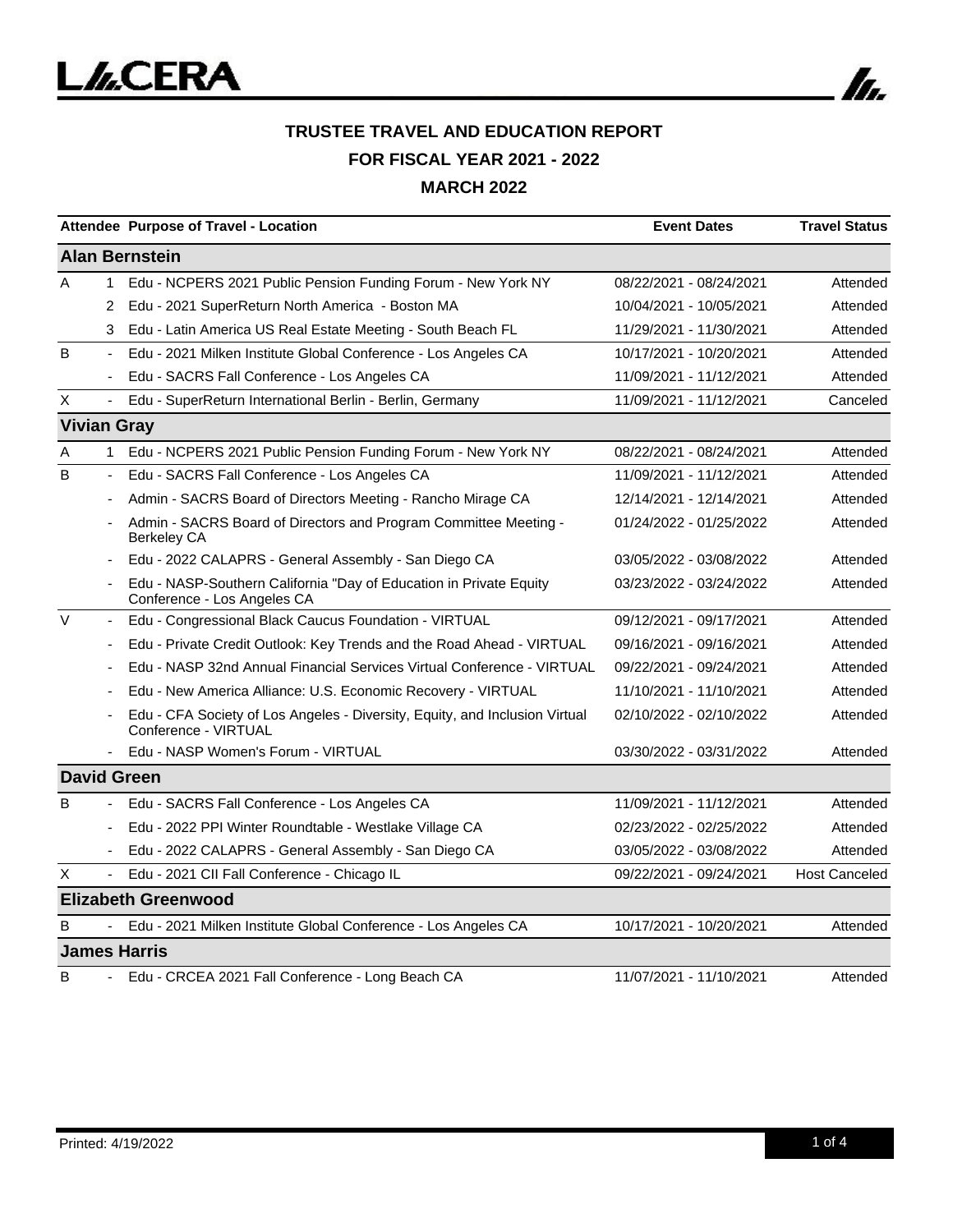

|                      |                          | <b>Attendee Purpose of Travel - Location</b>                                                                                               | <b>Event Dates</b>      | <b>Travel Status</b> |  |  |  |
|----------------------|--------------------------|--------------------------------------------------------------------------------------------------------------------------------------------|-------------------------|----------------------|--|--|--|
| <b>Patrick Jones</b> |                          |                                                                                                                                            |                         |                      |  |  |  |
| B                    | $\frac{1}{2}$            | Edu - 2021 Milken Institute Global Conference - Los Angeles CA                                                                             | 10/17/2021 - 10/20/2021 | Attended             |  |  |  |
|                      | $\overline{\phantom{a}}$ | Edu - 2022 CALAPRS - General Assembly - San Diego CA                                                                                       | 03/05/2022 - 03/08/2022 | Attended             |  |  |  |
|                      |                          | Edu - NASP-Southern California "Day of Education in Private Equity<br>Conference - Los Angeles CA                                          | 03/23/2022 - 03/24/2022 | Attended             |  |  |  |
| V                    | $\overline{\phantom{m}}$ | Edu -SACRS Public Pension Investment Management Program - VIRTUAL                                                                          | 07/13/2021 - 07/22/2021 | Attended             |  |  |  |
|                      |                          | Edu - Harvard Kennedy School Executive Education: Leading Smart Policy<br>Design: A Multisectoral Approach to Economic Decisions - VIRTUAL | 09/21/2021 - 10/12/2021 | Attended             |  |  |  |
|                      |                          | Edu - Duke University Executive Education Program - Corporate Social<br>Responsibility - VIRTUAL                                           | 12/06/2021 - 12/14/2021 | Attended             |  |  |  |
|                      |                          | Edu - Harvard Kennedy School Executive Education: Behavioral Insights and 01/31/2022 - 02/16/2022<br>Public Policy Program - VIRTUAL       |                         | Attended             |  |  |  |
|                      |                          | Edu - CFA Society of Los Angeles - Diversity, Equity, and Inclusion Virtual<br>Conference - VIRTUAL                                        | 02/10/2022 - 02/10/2022 | Attended             |  |  |  |
|                      |                          | <b>Shawn Kehoe</b>                                                                                                                         |                         |                      |  |  |  |
| $\vee$               |                          | Edu - Morgan Stanley Virtual Global Insights Day - VIRTUAL                                                                                 | 02/09/2022 - 02/09/2022 | Attended             |  |  |  |
| X                    | ÷,                       | Edu - 2021 Milken Institute Global Conference - Los Angeles CA                                                                             | 10/17/2021 - 10/20/2021 | Canceled             |  |  |  |
|                      |                          | Edu - SACRS Fall Conference - Los Angeles CA                                                                                               | 11/09/2021 - 11/12/2021 | Canceled             |  |  |  |
| <b>Joseph Kelly</b>  |                          |                                                                                                                                            |                         |                      |  |  |  |
| B                    | $\blacksquare$           | Edu - 2021 Milken Institute Global Conference - Los Angeles CA                                                                             | 10/17/2021 - 10/20/2021 | Attended             |  |  |  |
| $\vee$               | $\blacksquare$           | Edu -SACRS Public Pension Investment Management Program - VIRTUAL                                                                          | 07/13/2021 - 07/22/2021 | Attended             |  |  |  |
|                      |                          | Edu - Private Credit Outlook: Key Trends and the Road Ahead - VIRTUAL                                                                      | 09/16/2021 - 09/16/2021 | Attended             |  |  |  |
|                      |                          | Edu - Pugh Capital 30th Anniversary Virtual Event Series - VIRTUAL                                                                         | 09/22/2021 - 09/22/2021 | Attended             |  |  |  |
|                      |                          | Edu - 2021 Institute of Internal Auditors Los Angeles Conference:<br>Governance, Grit and Gravitas - VIRTUAL                               | 10/04/2021 - 10/06/2021 | Attended             |  |  |  |
|                      |                          | Edu - NACD Pacific Southwest / USC Marshall Corporate Directors<br>Symposium - November 2021 - VIRTUAL                                     | 11/10/2021 - 11/10/2021 | Attended             |  |  |  |
|                      |                          | Edu - 2022 CII Spring Conference - VIRTUAL                                                                                                 | 03/07/2022 - 03/09/2022 | Attended             |  |  |  |
|                      |                          | Edu - NACD Pacific Southwest / USC Marshall Corporate Directors - March<br>2022 - VIRTUAL                                                  | 03/24/2022 - 03/24/2022 | Attended             |  |  |  |
| X                    |                          | Edu - Global Investors Annual Meeting - New York NY                                                                                        | 12/13/2021 - 12/14/2021 | Canceled             |  |  |  |
| <b>Keith Knox</b>    |                          |                                                                                                                                            |                         |                      |  |  |  |
| $\vee$               |                          | Edu - Harvard Business School Audit Committees In A New Era of<br>Governance - VIRTUAL                                                     | 07/21/2021 - 07/23/2021 | Attended             |  |  |  |
|                      |                          | Edu - Pugh Capital 30th Anniversary Virtual Event Series - VIRTUAL                                                                         | 09/22/2021 - 09/22/2021 | Attended             |  |  |  |
|                      |                          | Edu - New America Alliance: U.S. Economic Recovery - VIRTUAL                                                                               | 11/10/2021 - 11/10/2021 | Attended             |  |  |  |

In.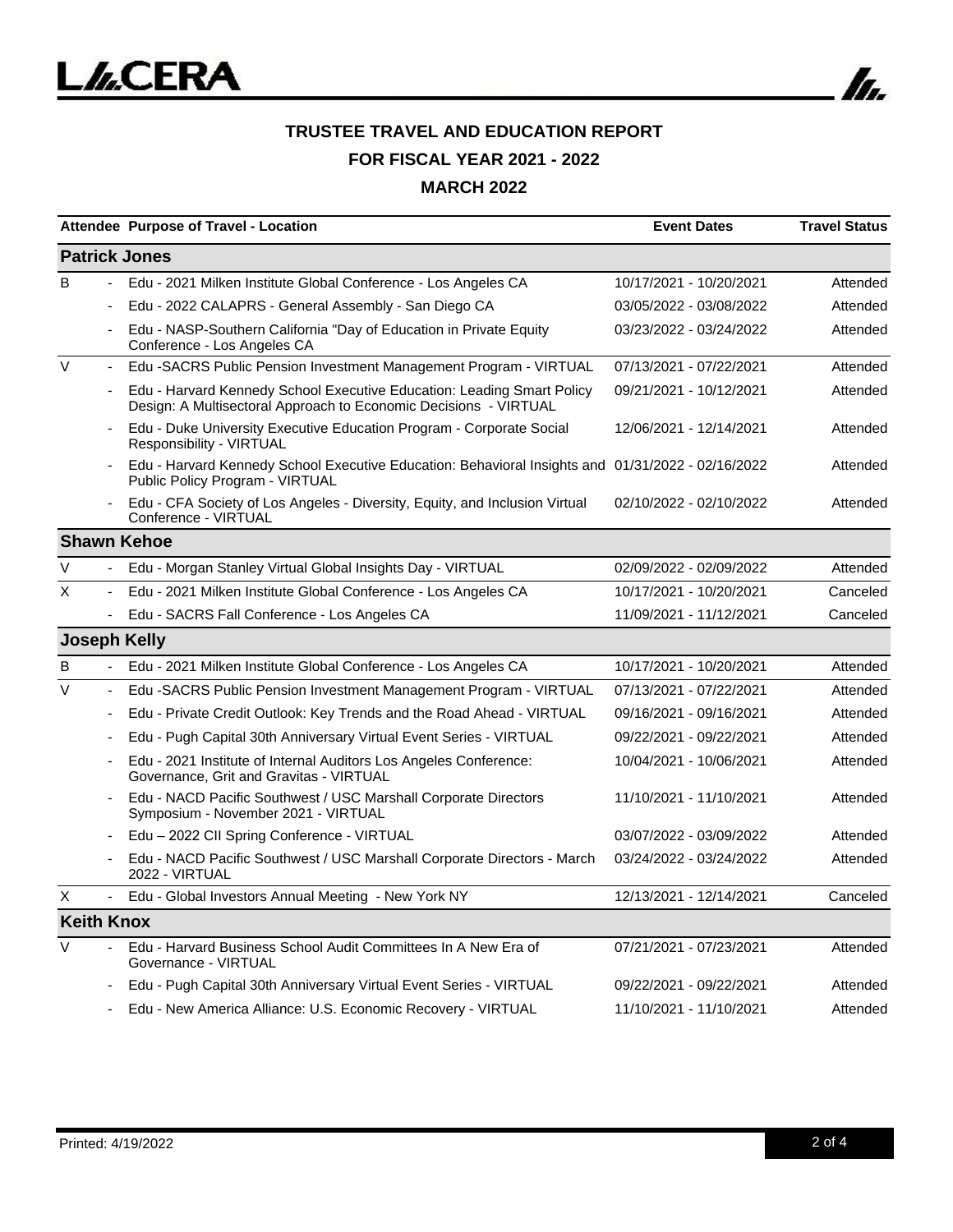

## **TRUSTEE TRAVEL AND EDUCATION REPORT FOR FISCAL YEAR 2021 - 2022 MARCH 2022**

|        |                          | Attendee Purpose of Travel - Location                                                             | <b>Event Dates</b>      | <b>Travel Status</b> |
|--------|--------------------------|---------------------------------------------------------------------------------------------------|-------------------------|----------------------|
|        |                          | <b>Wayne Moore</b>                                                                                |                         |                      |
| B      | $\sim$                   | Edu - 2021 Milken Institute Global Conference - Los Angeles CA                                    | 10/17/2021 - 10/20/2021 | Attended             |
|        |                          | Edu - NASP-Southern California "Day of Education in Private Equity<br>Conference - Los Angeles CA | 03/23/2022 - 03/24/2022 | Attended             |
|        |                          | <b>William Pryor</b>                                                                              |                         |                      |
| B      |                          | Edu - SACRS Fall Conference - Los Angeles CA                                                      | 11/09/2021 - 11/12/2021 | Attended             |
| V      |                          | Edu - 2022 CII Spring Conference - VIRTUAL                                                        | 03/07/2022 - 03/09/2022 | Attended             |
|        |                          | <b>Les Robbins</b>                                                                                |                         |                      |
| B      |                          | Edu - CRCEA 2021 Fall Conference - Long Beach CA                                                  | 11/07/2021 - 11/10/2021 | Attended             |
| V      |                          | Edu - CALAPRS Trustees Roundtable - VIRTUAL                                                       | 10/29/2021 - 10/29/2021 | Attended             |
|        |                          | <b>Gina Sanchez</b>                                                                               |                         |                      |
| Α      | 1.                       | Edu - 2022 CII Spring Conference - Washington, DC MD                                              | 03/07/2022 - 03/09/2022 | Attended             |
| B      | ۰                        | Edu - 2021 Milken Institute Global Conference - Los Angeles CA                                    | 10/17/2021 - 10/20/2021 | Attended             |
|        |                          | Edu - SACRS Fall Conference - Los Angeles CA                                                      | 11/09/2021 - 11/12/2021 | Attended             |
|        |                          | Edu - 2022 PPI Winter Roundtable - Westlake Village CA                                            | 02/23/2022 - 02/25/2022 | Attended             |
|        |                          | Edu - NASP-Southern California "Day of Education in Private Equity<br>Conference - Los Angeles CA | 03/23/2022 - 03/24/2022 | Attended             |
| V      | $\overline{\phantom{a}}$ | Edu - 2021 CII Fall Conference - VIRTUAL                                                          | 09/22/2021 - 09/24/2021 | Attended             |
|        |                          | Edu - 2021 Virtual NACD Summit - VIRTUAL                                                          | 10/04/2021 - 10/08/2021 | Attended             |
|        |                          | Edu - PRI Roundtable: The Road to Net-Zero with Ophir Bruck - VIRTUAL                             | 10/12/2021 - 10/12/2021 | Attended             |
|        |                          | Edu - PRI Roundtable: Equity, Diversity & Inclusion with Ophir Bruck -<br><b>VIRTUAL</b>          | 10/14/2021 - 10/14/2021 | Attended             |
|        |                          | Edu - CALAPRS Trustees Roundtable - VIRTUAL                                                       | 10/29/2021 - 10/29/2021 | Attended             |
| X      | $\blacksquare$           | Edu - 2021 CII Fall Conference - Chicago IL                                                       | 09/22/2021 - 09/24/2021 | <b>Host Canceled</b> |
|        |                          | <b>Herman Santos</b>                                                                              |                         |                      |
| A      | 1                        | Edu - NCPERS 2021 Public Pension Funding Forum - New York NY                                      | 08/22/2021 - 08/24/2021 | Attended             |
|        | 2                        | Edu - 2022 CII Spring Conference - Washington, DC MD                                              | 03/07/2022 - 03/09/2022 | Attended             |
| B      |                          | Edu - 2021 Milken Institute Global Conference - Los Angeles CA                                    | 10/17/2021 - 10/20/2021 | Attended             |
|        |                          | Edu - PPI Asia Pacific Roundtable - Pasadena CA                                                   | 10/27/2021 - 10/29/2021 | Attended             |
|        |                          | Edu - SACRS Fall Conference - Los Angeles CA                                                      | 11/09/2021 - 11/12/2021 | Attended             |
|        |                          | Admin - SACRS Board of Directors Meeting - Rancho Mirage CA                                       | 12/14/2021 - 12/14/2021 | Attended             |
|        |                          | Edu - 2022 PPI Winter Roundtable - Westlake Village CA                                            | 02/23/2022 - 02/25/2022 | Attended             |
| $\vee$ |                          | Edu - PPI Roundtable - July 2021 - VIRTUAL                                                        | 07/13/2021 - 07/15/2021 | Attended             |
|        |                          | Edu - Private Credit Outlook: Key Trends and the Road Ahead - VIRTUAL                             | 09/16/2021 - 09/16/2021 | Attended             |
| X      | $\overline{\phantom{a}}$ | Edu - Global Investors Annual Meeting - New York NY                                               | 12/13/2021 - 12/14/2021 | Canceled             |
|        |                          | Edu - NASP-Southern California "Day of Education in Private Equity<br>Conference - Los Angeles CA | 03/23/2022 - 03/24/2022 | Canceled             |